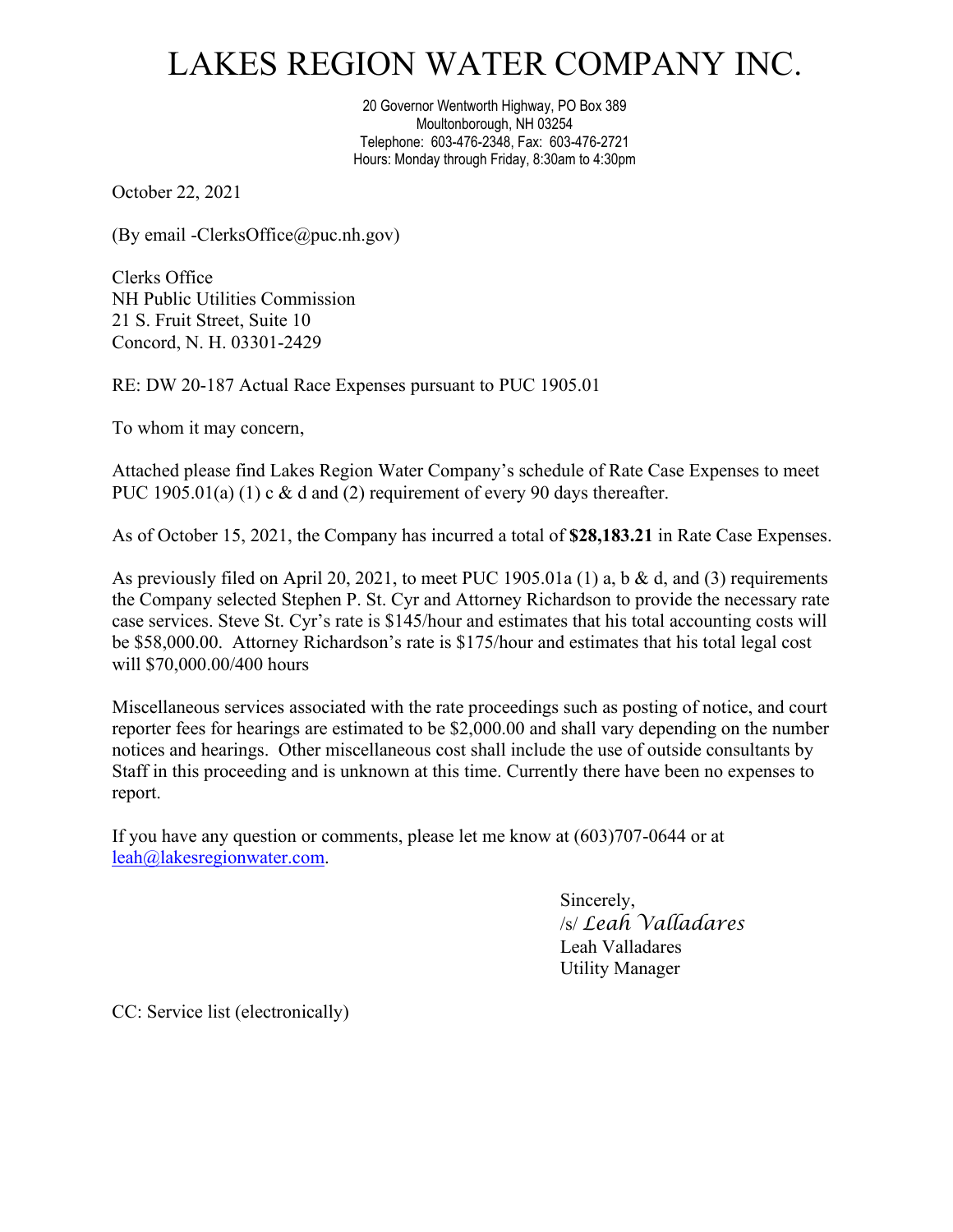ClerksOffice@puc.nh.gov

amanda.o.noonan@energy.nh.gov

anthony.j.leone@energy.nh.gov

budhadley@hotmail.com

carlo@mychibay.com

christopher.r.tuomala@energy.nh.gov

david.n.goyette@energy.nh.gov

douglas.brogan@gmail.com

jayson.p.laflamme@energy.nh.gov

justin@nhwaterlaw.com

karen.j.moran@energy.nh.gov

leah@Lakesregionwater.com

lrwh2oserv@yahoo.com

ocalitigation@oca.nh.gov

rmasse49@gmail.com

robyn.j.descoteau@energy.nh.gov

stephenpstcyr@yahoo.com